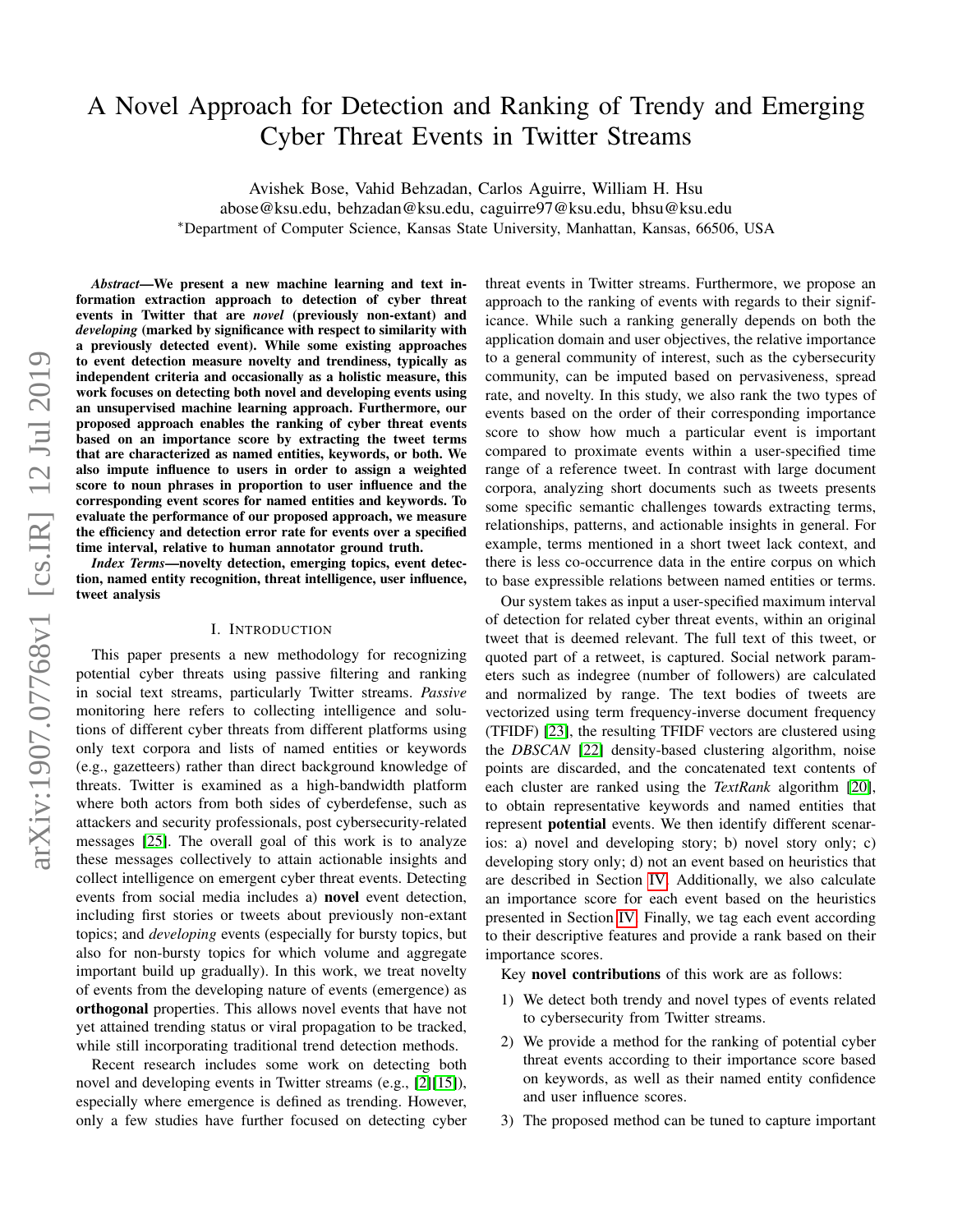cybersecurity events based on user-specified parameters.

# II. RELATED APPROACHES

This section briefly summarizes key methodologies for cyber threat detection from text corpora, particularly social media.

Dabiri et al.[\[4\]](#page-7-5) analyzed traffic related tweets for detecting traffic event by applying deep learning models, including convolutional and recurrent neural networks incorporating a word2vec-based word embedding layer to represent terms. This approach performs well but is domain-dependent and highly costly in terms of manual annotation for highthroughput sources of training data such as Twitter. In contrast, *TwitInfo* [\[3\]](#page-7-6) incorporates a new streaming algorithm that automatically discovers peaks of event-related tweets and labels them from the tweets texts. This approach, however, focuses only burstiness of tweets and ignores both user influence and novelty with respect to developing events.

Rupinder et al. [\[9\]](#page-7-7) also proposed a framework based on deep learning for extracting cyber threat and security-related insights from Twitter, categorizing three types of threats (examples of which are Distributed Denial of Service (DDoS) attacks, data breaches, and account hijacking). From text documents, events are extracted using a) target domain generation; b) dynamically-typed query expansion; and c) event extraction. This approach employs both syntactic and semantic analysis using dependency tree graphs and convolutional kernel, but is highly computationally intensive due to the cost of autoencoder training.

Sceller et al. [\[13\]](#page-7-8) uses unsupervised learning to detect and categorize cybersecurity events by analyzing cybersecurityrelated Twitter posts based on a set of seed keywords specified for each level taxonomy. This algorithm is prone to false negatives because it may not detect potential cyber threat events as events in the first place.

Ranade et al. [\[5\]](#page-7-9) propose a method for processing threatrelated tweets using the Security Vulnerability Concept Extractor (SVCE) which generates tags about cybersecurity threat or vulnerabilities such as means of an attack, consequences of an attack, affected software, hardware, and vendors. This approach does not generalize to the user communities as it is personalized for individual users' system profiles.

Edouard [\[6\]](#page-7-10) propose a framework that utilizes Named Entity Recognition (NER) and ontology reasoning (using *DBPedia*), along with classification learning approaches such as Naive Bayes, SVM, and a deep neural network (Long Short Term Memory / Recurrent Neural Network, aka LSTM-RNN), for category tag imputation. The graph algorithm *PageRank* is used to rank candidate items for information retrieval.

The approach of Lee et al. [\[11\]](#page-7-11) focuses on community communication and influence to detect cyber threats by grouping highly contributing Twitter users and scores them as an expert community to get information to be explored and then to be efficiently exploited. This framework incorporates four components: a) an interface to the Twitter social media platform; b) a flexible machine learning system interface for document categorization; c) a mixture-of-experts weighting and extraction scheme; d) a new topic detector. This framework is highly dependent on expertise and data quality.

A method by Sapienza et al. [\[12\]](#page-7-12) considers various web data sources to generate indication of warnings for detecting upcoming potential cyber threats. While potentially extensible to named entites discoverable by set expansion, this approach is focused on detecting "novel words" and does not yet incorporate a full contextualized topic model, feature weighting model, or method of user influence.

Finally, the work of Alan et al. [\[16\]](#page-7-13) is based on a supervised learning approach to train an extractor for extracting new categories of cybersecurity events by seeding a small number of positive event example over a significant amount of unlabeled data. As with previous approaches, it does not yet incorporate full NER nor allow for entity set expansion.

# III. BACKGROUND

This section presents a brief review of the key technologies that are adopted in our proposed framework for threat event detection in tweets.

## *A. Named Entity Recognition (NER)*

In general, NER is an information extraction task aimed at locating and classifying the names of specific entities such as persons, organizations and locations, based on analysis of text units such as n-grams and noun phrases. Generic entities such as numerical quantities are sometimes also included. In our analysis, NER is used to discover the names of entities in reported cyber threats. Key objectives of using machine learning to improve NER are: a) set expansion to broaden the set of cyber threats based on synonymy and other relationships that can be inferred by text pattern analysis; b) feature weighting for relevance or salience; c) relationships that are discoverable from data; d) confidence scoring.

## *B. TextRank*

The TextRank algorithm [\[20\]](#page-7-4) is an extended version of Google PageRank [\[21\]](#page-7-14) algorithm that aims to determine keywords by generating a word graph from a given text document unlike determining high ranked webpages that is done by the PageRank algorithm. The TextRank score calculates importance of a word from given a text that is identical to PageRank score works for webpages. The importance however associated with a vertex is determined based on the votes that are cast for it, and the vertices' score casting these votes.

# *C. TFIDF*

TFIDF [\[23\]](#page-7-2) is a information retrieval method used in various purpose such as word co-occurence based document vectorization, word ranking, document similarity calculation, etc. In information retrieval, TF (term frequency) refers to term frequency of a particular word in a document, while IDF (inverse document freqency) refers to inverse document frequency of a word in the whole corpus of documents.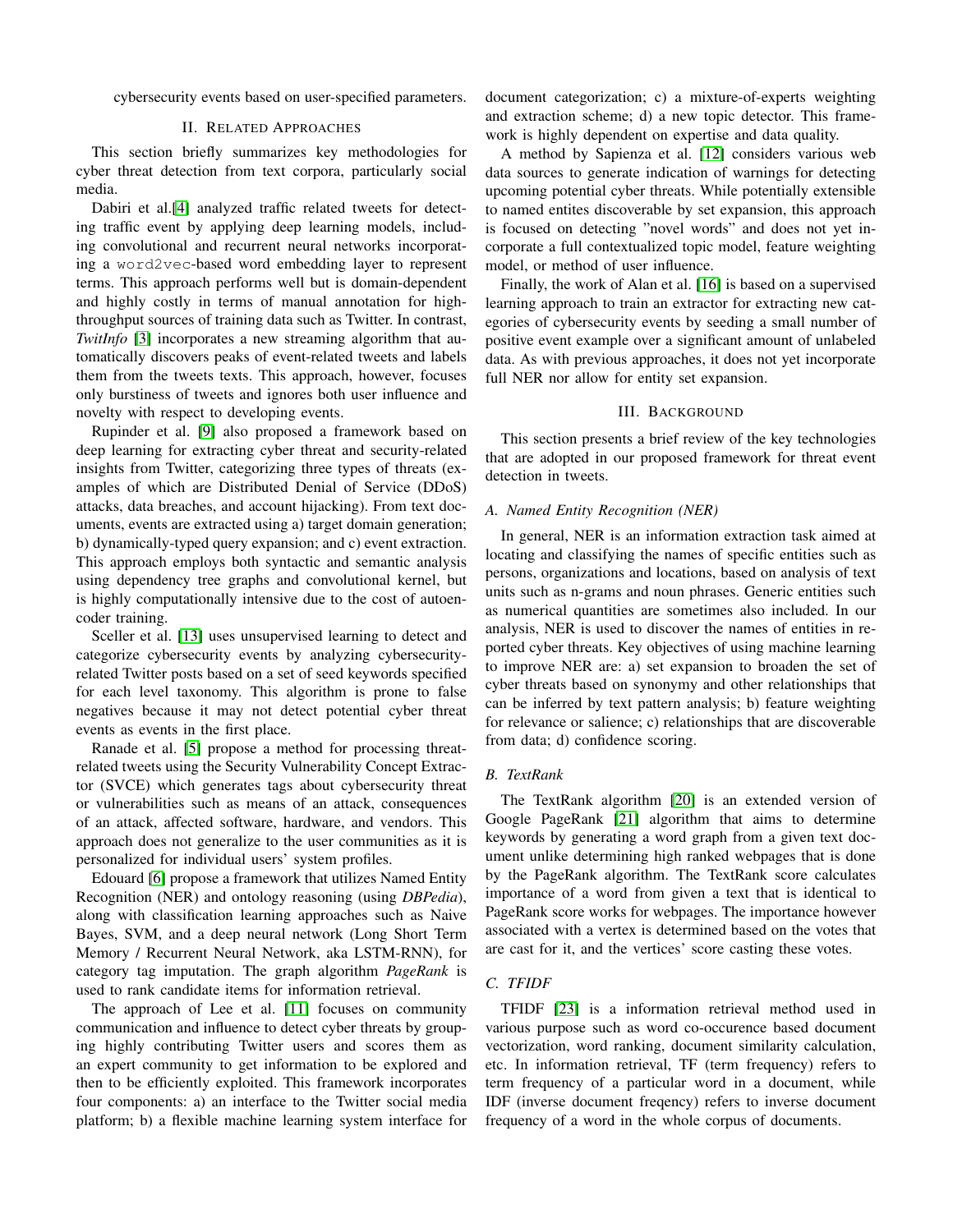# *D. DBSCAN*

*DBSCAN* [\[22\]](#page-7-3) is a density-based clustering approach works by enforcing a minimum number of data points (*MinPts*) inside a specified-radius neighborhood (*Eps*) of a data point to make a *density-reachable* cluster; this process continues until no points on the frontier are density-reachable, then restarts with a new initial point.

## IV. PROPOSED METHOD

<span id="page-2-0"></span>Analyzing Twitter texts for getting valuable insights has always been an issue because of its unstructured way of writing and the length of tweets. In this section we go through some steps described in the subsections below.

# *A. Tweet Collection and Early Annotation*

In this analysis we used Twitter data collected through four days from  $6^{th}$  September to  $9^{th}$  September in 2018 and a small portion of data collected in  $30^{th}$  and  $31^{th}$  August, 2018 that is stored in MongoDB database. As our main focus is to getting insights of cybersecurity-related events and rank their scores, we crawled Twitter data using the Twitter API based on some security related keywords. Without applying security related keywords, the crawled Twitter data would be generalized to all domains and thus the result would be biased to detecting general kind of events. This datasets was manually annotated whether the tweets are relevant to cyber security or not by taking help from four annotators for our earlier work [\[25\]](#page-8-0). Although we used security related keywords for crawling the Twitter data, many of those tweets are irrelevant or promotional. That is why the annotation plays a crucial role here and the resulting dataset of this process are available at [\[18\]](#page-7-15). In this study, we initially have 21368 tweets and working with the annotated data, we found 11111 tweets are related to cyber security. We apply our algorithm on those cyber security related tweets and the whole tweets' datasets individually. We took the full text of each tweet if the tweet is not quoted or retweeted from any other users. If any tweet is retweeted or quoted from any other user, we take the original retweeted or quoted tweet full text. Then, we let an user to give a numeric value input as the number of time intervals based on tweet occurrence. This process divides the whole time period of tweet occurrence into some equal time chunks based on the number that we are taking from the user. Thus, for each time interval a number of tweets are aggregated into a chunk based on their corresponding occurring time.

# *B. Tweet Pre-processing and Cleaning*

As we stated earlier that tweet text is very unstructured that contains a lot of misspelled words and sometime the text is not a complete sentence. That is why we apply a tool named SymSpell [\[24\]](#page-7-16) to correct the misspelled words. Then we take only the characters from the tweet text that are alphanumeric and remove all punctuation characters. Then we remove all the stopwords from the text because these are so frequently occurred over the whole data set that may reduce the analysis performance. After that we consider cleaning the tweets' texts in both cases either by applying stemming or without stemming. We removed all the words or tokens which lengths are only one.

# *C. Influential Twitter user Impact*

Influential users tweets are valuable for detecting important cyber security related events. That is why we keep records of each Twitter user with their number of followers corresponding to their posted cyber security related tweets. As the number of followers represents is directly proportional to the influence of the user, their used words in cyber security related tweets are also important. So, for each time interval, we normalize the values of follower numbers for each user using Min-Max normalization. This normalization process normalizes each value between 0 and 1. We then assign the normalized value of users' follower number to each of their used noun phrases in tweets. Here, we used python nltk library to extract noun phrases from tweets. If similar words are used by several tweet user, we keep the highest normalized value of an user for each word used in a tweet. Now, for each time interval, for all tweets, each noun phrase has a corresponding value that represents its weight inherited by its user. This value will also be used to calculate event score.

### *D. Determining Algorithm Design Architecture*

In this study, we apply a very popular word vectorization method in NLP domain named tfIdf [\[23\]](#page-7-2) that is based on word co-occurrence in documents to make word vector for each tweet from the data set. After doing process mentioned above for all tweets in a time interval, it generates a tfIdf matrix. We found this method gives a better performance compared to the word semantic relation based approaches that are discussed later in Section VI. Then, we apply the DBSCAN [\[22\]](#page-7-3) density based clustering algorithm using the aforementioned tfIdf matrix to find cluster of similar meaning tweets. These clusters can represent the potential events. However, we did not apply the K-means clustering algorithm because we did want to limit the number of events found in our analysis, for each time interval. For this analysis, we ignore the noise points generated by applying DBSCAN because in our observation over the data set we found that the noise points are conveying a very little impact to find cyber security related events.

# *E. Event Detection Heuristics and Scoring*

Firsly, we aggregate all tweet texts in a cluster into a single text. Then we simulate named entity and keyword identification process on the aggregated text by applying TextRazor [\[19\]](#page-7-17) online Named Entity recognition API and TextRank [\[20\]](#page-7-4) algorithm from Gensim library respectively. Additionally, the TextRazor provides a Confidence score for each named entity and TextRank from Gensim [\[26\]](#page-8-1) also provides a score for each keyword based on word graph mentioned earlier in Section IV. We apply two different set rules to determine the type of the events and and their corresponding score that will be used to rank the cyber security related events. To formulate our idea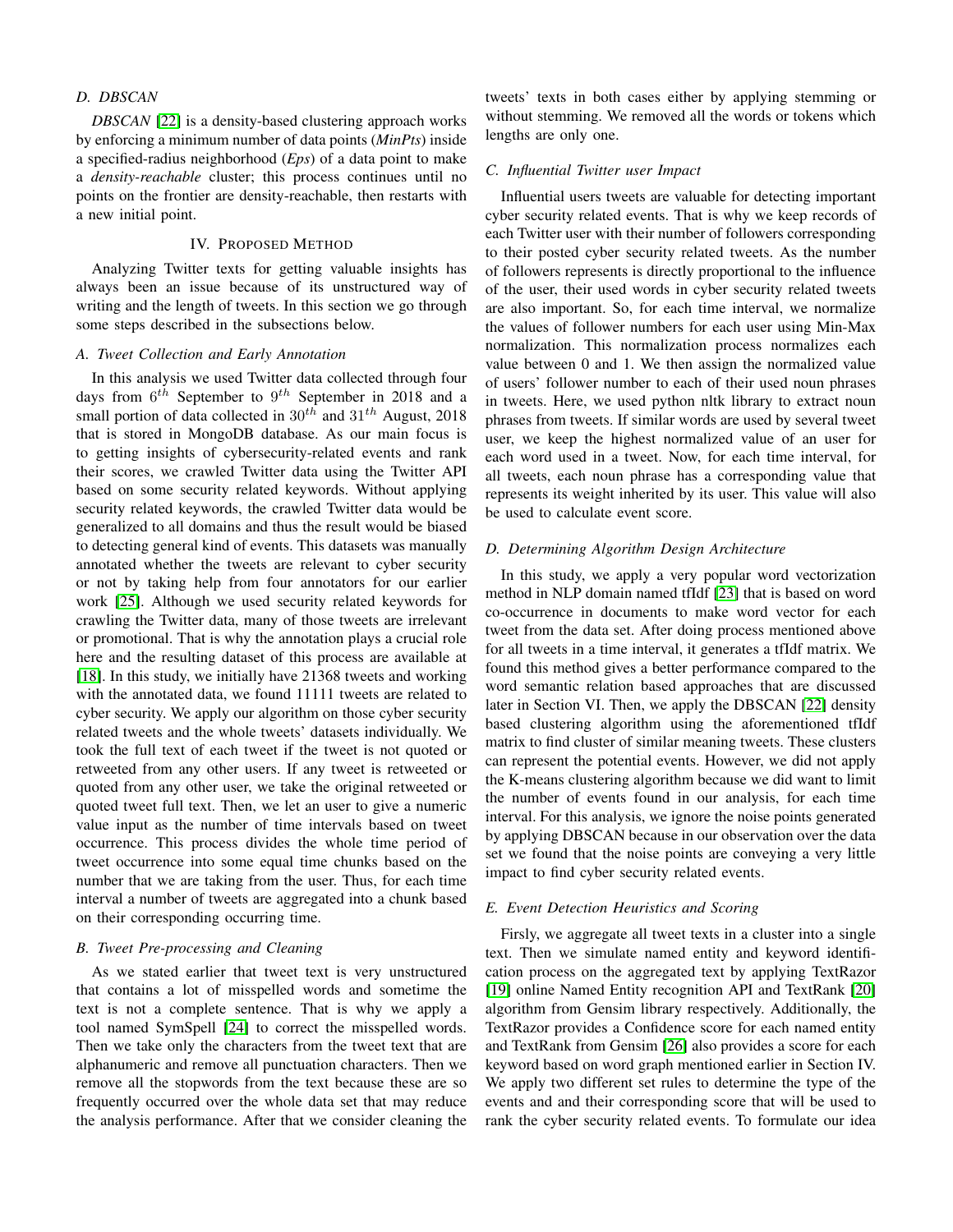into implementation, we produce four different sets of token set mentioned below.

- 1) *commonSet*-refers the set of words that are common in both named entity and keyword. Additionally, we also take some higher scored named entities and keywords from two sets *namedEntitySet* and *keywordSet* mentioned later respectively to add the tokens to the *commonSet*.
- 2) *keywordSet*-refers the set of words that only appear in the keyword set and not common with the named entity set.
- 3) *namedEntitySet*-refers the set of words that only appear in the named entity set and not common with the keyword set.
- 4) *unionSet*-this set keeps all named entities and keywords.

The Figure [1](#page-4-0) clearly depicts the graphical illustration of four different token sets mentioned above. Here *commonSet*, *keywordSet*, *namedEntitySet* and *unionSet* are represented by  $k \cup (K \cap N) \cup n$ , *K-N*, *N-K* and  $K \cup (K \cap N) \cup N$  respectively. Here, *k* and *n* are the set of highly scored keywords and named entities and can be represented as  $k \in K$  and  $n \in N$ respectively.

*1) Determine Event Novelty:* We store all the tokens of the set *namedEntitySet* and *commonSet* into another set of tokens named as *noveltyCheckerSet* for all clusters generated for all time intervals. We are storing all these tokens because we are checking the similarity of the tokens from the set of a subsequently generated cluster to the stored tokens' set *noveltyCheckerSet* to determine whether the newly generated cluster has some novelty or not based on a cosine similarity threshold value determined empirically.

*2) Determining Trendiness:* If the similarity score reaches the defined threshold *cosineThresh*, we determine the working cluster is just trendy except the very first cluster because this cluster would not find any different set to compare the similarity. We also take a user defined threshold of number of tweets *tweetThresh* to determine getting a trendy event. Thus, if the the number of tweets does not reach to the value mentioned by the user, it will be an unnoticeable event. However, if tweets from a cluster satisfies the cosine similarity threshold *cosineThresh* as well as number of tweets threshold *tweetThresh*, still it may not represent a noticeable event because it may be a spamming of banal topic. So, we apply a different heuristic if the length of the *commonSet* set is greater than the one fifth(0.20) times of the *namedEntitySet* set, only then the cluster will be counted as trendy. We are checking this because a big cluster of tweets' texts will have so many named entities that will mean a variety of topics but a single cluster should be biased towards a single topic described in it.

*3) Determining Novelty:* Now, if the cosine similarity of stored token set of tokens *noveltyCheckerSet* and working cluster token set is less than the threshold value *cosineThresh*, the working cluster could be a potential novel event. However, we set a threshold value minimum three tweets to be in the cluster to refer it as an event. Now, if the number of tweets is greater or equal than the user defined threshold value of trendiness *tweetThresh*, the cluster is addressed as "Novel and Trendy" but if the number of tweets in the cluster is less than the number of user defined threshold value, it is addressed as "Just Novel". That is how we determine a type of a generated cluster of tweets as an event type.

*4) Event Score Calculation Process:* As we mentioned earlier the ranking of cyber threat related events is also an important task, we are motivated to calculate score of each event if an event finds a event type based on our empirically defined heuristics mentioned above. We calculate scores for each of defined events individually by applying different heuristics. As the confidence score of a named entity in the TextRazor and the score of a keyword in the TextRank algorithm are different in scale, we apply sigmoid function to normalize each scores of a named entity and keyword respectively. As every token is stored in a dictionary for each generated cluster, we update the score of each token if it considered both named entity and keyword by adding two scores after normalizing by the sigmoid function.

*5) Score Calculation for Trendy Event:* Now, for a "Just Trendy" event firstly we calculate the entity score of the event by adding the scores of each token included in the *commonSet* and then multiplying the total added value with the value of total number of tweets that makes an event as trendy. Secondly, we added the value of each noun phrases corresponding to the event's tweets where the noun phrases are inherited from the value of influential users' followers. This score are then added to the initially calculated entity score mentioned above for the aggregated tweets' texts to get the total score. We calculate the entity score like this mentioned above because, this will assign a higher score to a trendy event either if tweets in a same topic appear so many times in a cluster or number of tokens in the *commonSet* is higher. This heuristic assumes that even if the event topic does not appear so many times in corresponding tweets compared to the other highly appeared event topics, because of the number of common tokens in both name entity and keywords, the heuristic give importance to those tokens as important tokens.

*6) Score Calculation for Trendy and Novel Event:* Then for a "Novel and Trendy" event, we added the values of all the tokens of the set being generated by the union operation of *keywordSet* and *commonSet*. Afterwards, we multiply the added value with the value of total number of tweets that represent the event to calculate the entity score. Then we again added the value of each noun phrases corresponding to the event's tweets where the noun phrases are inherited from the value of influential users' followers. This score are then added to the entity score like discussed earlier in the above paragraph to get the total score. We calculate the entity score like this because this event is already proved to be a novel event and we need to consider whether it has tokens common in both named entity and keyword set to check the main topic discussed about in this event. Additionally, we also need to consider the keywords appeared in this event to check which topics are also mentioned in the tweet texts of the novel event. That means a novel and trendy event will get a very higher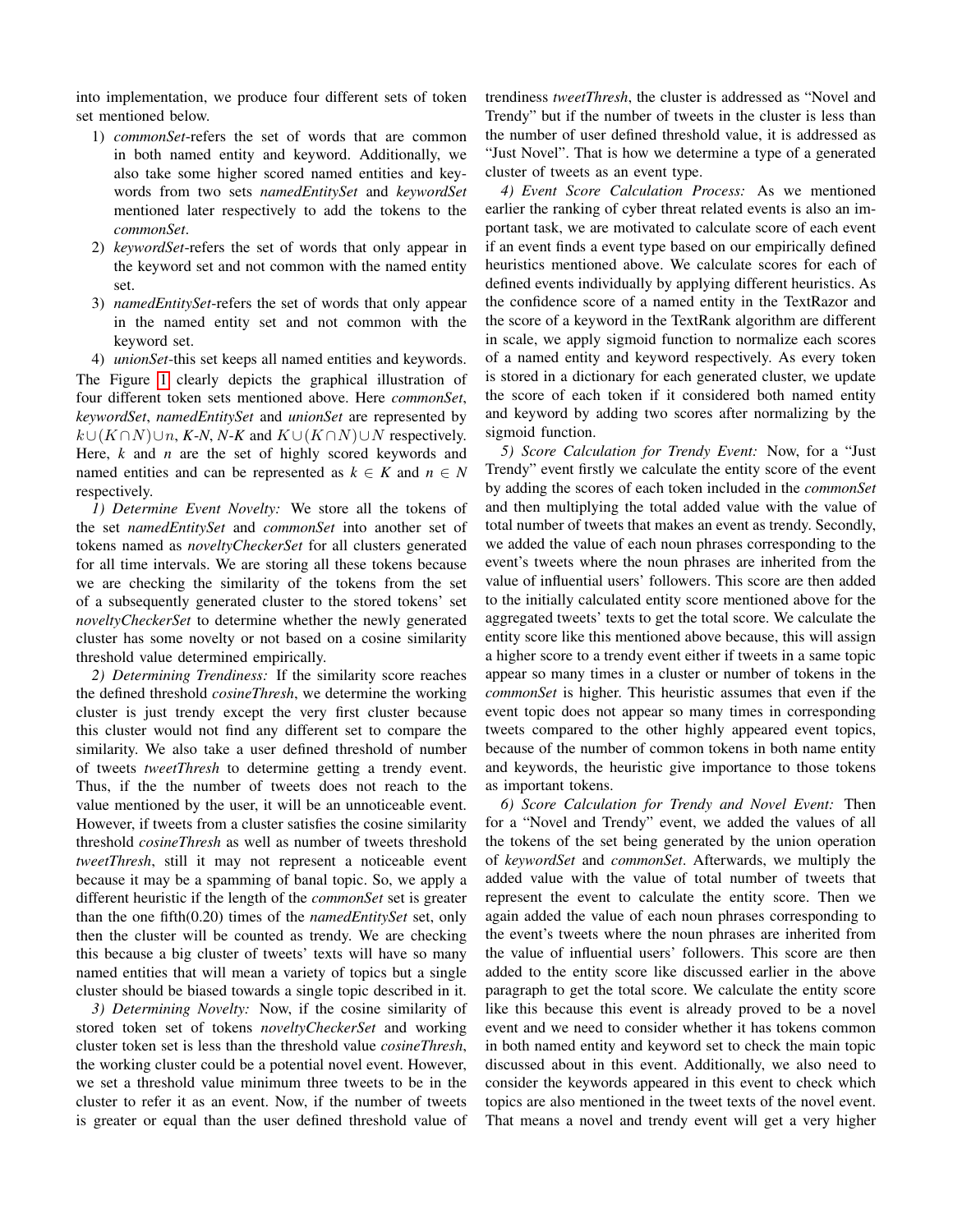score compared to the other events.

*7) Score Calculation for Just Novel Event:* Now, for the "First Story" event, we consider to keep a set of tokens generated by differentiating *keywordSet* from *unionSet* and then doing union operation with the *commonSet*. This resulting set stores all the named entities with the keywords which have very high score. Then, we add all the values of the corresponding tokens in the resulting set and multiply the added value with the user defined threshold value *tweetThresh* for being an event as trendy to get the entity score. Then we repeat the procedure of adding the value of noun phrases to the entity score of the working event. We are calculating the entity score like this, because if the event is just novel, it will not appear in so many tweets and that is how it may loose its importance. So, by means of giving importance to this kind of events, we are multiplying the total score of resulting set of tokens by the value of *tweetThresh*. Thus, it can get at least as importance as any trendy event can acquire. We choose the aforementioned resulting set because, we need to consider the novelty of an event that is based on the the confidence score of the named entity and some high ranked keywords. There is no mean to consider the whole keyword set right now because in this case, it seems useless to other trendy topics discussed except the common ones with named entity set.

*8) Ranking Scores of Events:* Our proposed approach repeats the above mentioned condition checking for each cluster whether to determine as an event or not and score calculation for each cluster that is only considered as an event for each time interval. Finally, we rank each event by ordering their total score for each time interval. The flow chart of our proposed approach is depicted in Figure [2.](#page-5-0)

# <span id="page-4-2"></span>*F. Annotation Approach*

To evaluate the performance of our proposed approach, we compared the results of our proposed method with a manually annotated list of events. A subset of 301 tweets collected in sequence in the window starting at 2018-08-30 23:00:08 CST to 2018-09-02 10:50:19 CST was manually annotated according to i. impact, ii. tweet count, and iii. worldwide effect to be considered as an event. We also consider three categories whether they are i. first story and novel, ii. trending or developing, and iii. novel and trending. For validation, we check the ratio of correctly detected events in that window to the total number of relevant events, and the ratio of correctly detected events to the total number of detected events.

# V. EXPERIMENTAL RESULTS

# *A. Simulation*

For our analysis, we use scikit learn [\[27\]](#page-8-2) to calculate tfIdf matrix [\[23\]](#page-7-2), to apply DBSCAN [\[22\]](#page-7-3) algorithm and to use cosine similarity. The parameters assignments for making the tfIdf matrix are *max*  $df = 0.90$ , *max features* = 200000,  $min\_df = 0.01$  and  $ngram\_range = (1,1)$ . Then, parameter assignments for DBSCAN algorithm are *eps* = 1 and *min samples* = 3. Again, we use the cosine similarity threshold as 0.5 for similarity checking for trendiness. Table [I](#page-4-1) shows



<span id="page-4-0"></span>Fig. 1. Graphical representation of *commonSet*, *keywordSet* and *namedEntitySet*

<span id="page-4-1"></span>

| TABLE I                                                                   |
|---------------------------------------------------------------------------|
| Summery Result of five time intervals; NT:Number of Tweets; JT: Just      |
| Trendy; TN: Trendy and Novel; FS: First Story; TE: Total Number of Events |

| Interval | NT   | JT | TN | <b>FS</b> | TE                                      |
|----------|------|----|----|-----------|-----------------------------------------|
|          | 145  | O  |    | 14        | 15                                      |
|          | 314  |    |    | 50        | $\begin{array}{c} 50 \\ 45 \end{array}$ |
| 3        | 812  |    |    | 37        |                                         |
|          | 1239 |    | y, | 18        | 27                                      |
|          | 297  |    |    |           |                                         |

the result of five time intervals collectively from 2018-08- 30 23:00:08 to 2018-09-02 10:50:19.200000, from 2018-09-02 10:50:19.200000 to 2018-09-04 22:40:30.400000, from 2018- 09-04 22:40:30.400000 to 2018-09-07 10:30:41.600000, from 2018-09-07 10:30:41.600000 to 2018-09-09 22:20:52.800000 and from 2018-09-09 22:20:52.800000 to 2018-09-12 10:11:04 by Interval 1, 2, 3, 4 and 5 respectively. We keep only detected True Positive events and represent in Table [I.](#page-4-1) From Table [I](#page-4-1) we can see for the first interval (2018-08-30 23:00:08 to 2018-09-02 10:50:19.200000) we have total 145 tweets and total 15 events. Moreover, out of 15 events we got no "Trendy Event", 1 "Novel and Trendy Event" and 14 "Novel Event". This description will be continued for rest of the intervals similarly. In Table [II](#page-6-0) we show the extracted keywords for each event for the first time interval. The keywords mentioned in the Table [II](#page-6-0) are used to detect cyber security related events for the first time interval. For better representation, We show only the plot of the  $2^{nd}$  time interval in Fig. [3](#page-5-1) because of the paper space limitation. This figure depicts the found events in x axis, the amount of tweets on left side of figure [3](#page-5-1) in y axis and the event score on the right side of figure [3](#page-5-1) in y axis. The red vertical bar represents number of tweets and the blue vertical bar represents event score for each detected event.

# *B. Annotation-Based Validation*

*1) Design Selection Approach:* There are few decision we had to make to formulate the design architecture of this algorithm. Firstly, we thought to analyze the semantic relation between the words of each tweet text to get the insights of cyber security events. That is why we previously applied doc2Vec [\[28\]](#page-8-3) which is an extended application of word2vec [\[30\]](#page-8-4) for getting similar meaning tweets to find events from the data sets but we could not get any satisfactory result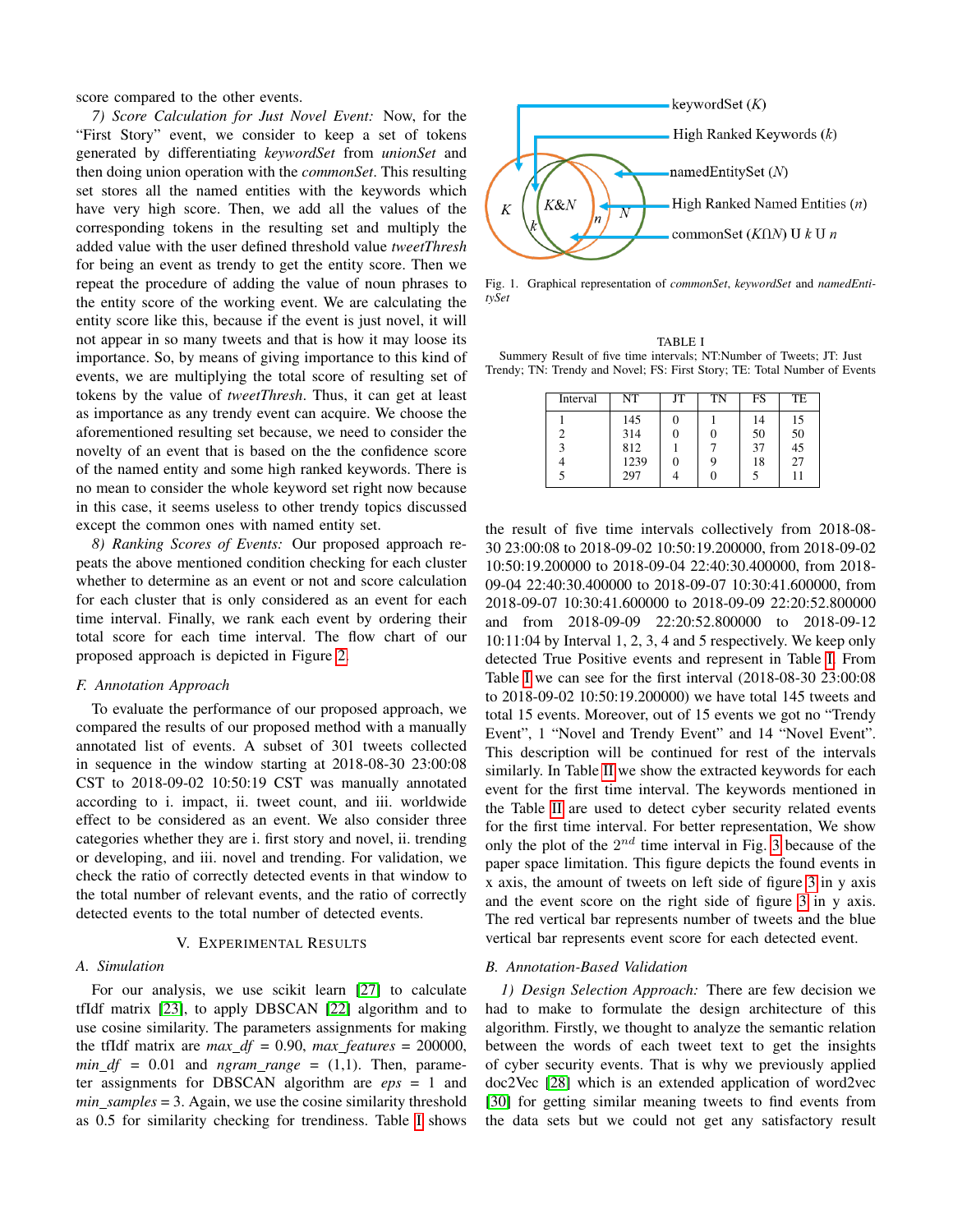

<span id="page-5-0"></span>Fig. 2. Flowchart of the proposed approach



<span id="page-5-1"></span>Fig. 3. Event plot of the second time interval proposed approach

because we found that shallow neural network model text domain tools like doc2Vec [\[28\]](#page-8-3) works based on word vector embeddings that does not perform well for short and noisy text data set. Embedding methods did not work properly in short texts because tokens in a short text have a thin contextual relation between each other and this relation get worse due to misspelled and incomprehensible tokens. A sample result of doc2Vec applying hypermeter values *vector size* = 300,  $min\_count = 2$  and  $epochs = 45$  respectively is shown in Table [IV](#page-6-1) that exhibits most similar tweet and second most similar tweet of a particular tweet that does not have any noticeable similarity with any of those tweet document whereas a document must show similarity with at least to itself. Similarity score of each tweet to the particular tweet is represented inside the parentheses in the first column. Again, we thought in a different way to apply LDA [\[29\]](#page-8-5) to find some topics that may represent events. Since the tweet text is very short, almost all of the time a tweet does not represent more that one event. That is why, we decided to apply LDA [\[29\]](#page-8-5) on the aggregated tweet texts from corresponding time intervals. This, approach also fails to show the expected result because of the incoherent nature of tweet text. Due to the space limitation of the we could not present in this work. Thus, we decided to apply very popular tfIdf vectorization because we found that words in a tweet text has a few semantic relation between each other and word co-occurrence is better option to apply in this domain. Consequently, we found a better performance by comparing the result with the previously applied approaches.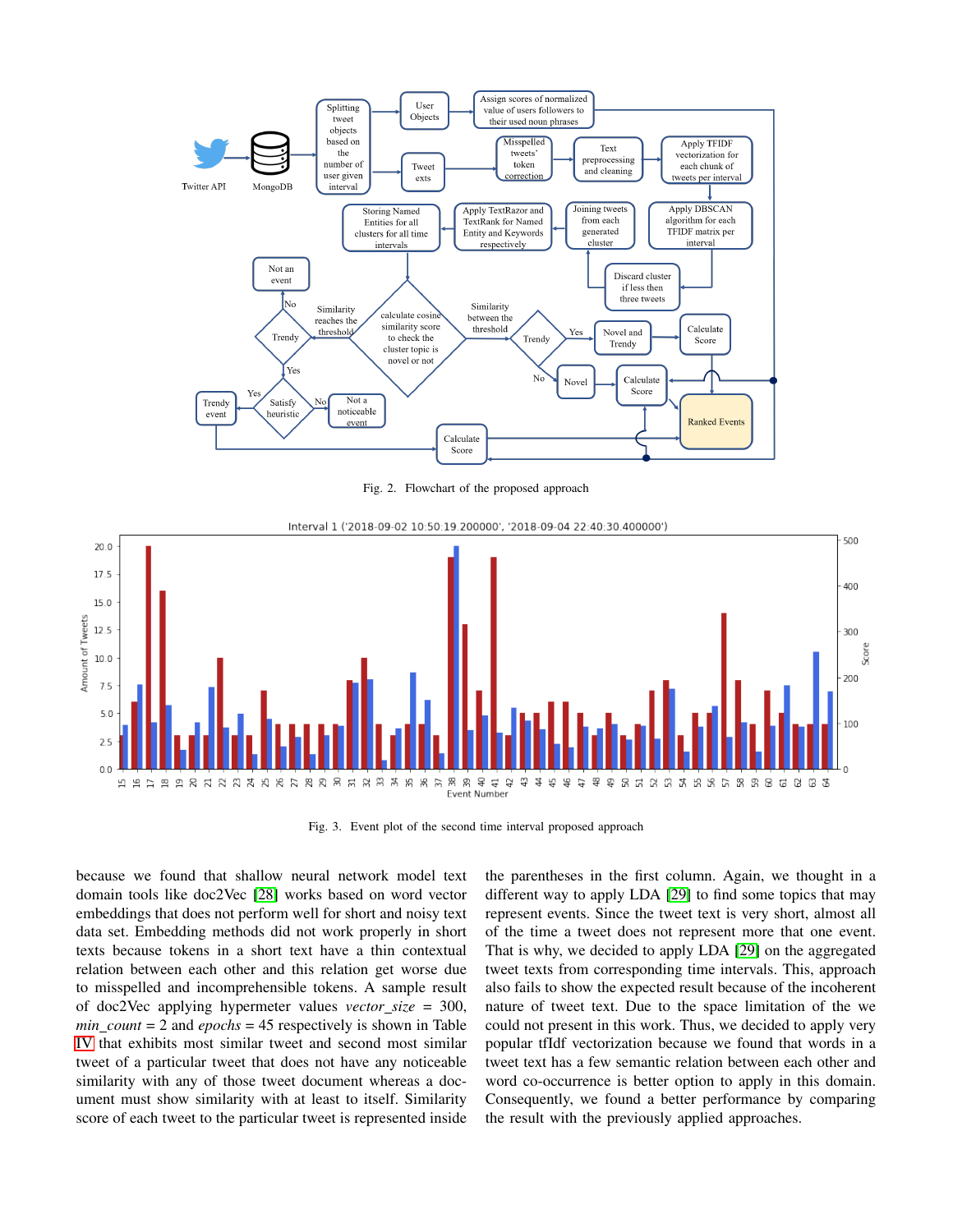TABLE II Summery result of time interval 1('2018-08-30 23:00:08', '2018-09-02 10:50:19.200000')

<span id="page-6-0"></span>

| Event NumberN | Keywords                                                                                                   |
|---------------|------------------------------------------------------------------------------------------------------------|
| 0             | 'security', 'android (operating system)', 'android', 'wi-fi', 'privacy'                                    |
|               | 'microsoft', 'disclosed', 'twitter', 'windows', 'microsoft windows', 'hacker discloses'                    |
|               | 'website', 'catalonia', 'spain', 'banking', 'bank', 'inf'                                                  |
|               | 'based', 'huff', 'buffer overflow'                                                                         |
|               | 'vulnerability (computing)', 'security', 'repository', 'critical vulnerability', 'apache', 'inf'           |
|               | 'vulnerability', 'resource consumption', 'prior', 'resource', 'rsa', 'bleach'                              |
| n             | 'task','windows','patch,'scheduler'                                                                        |
|               | 'security', 'android (operating system)', 'android', 'data', 'privacy', 'tracking'                         |
| 8             | 'cracking ransom', 'coin', 'free', 'ransom', 'cybersex', 'net'                                             |
| 9             | 'vulnerability (computing)', 'patch', 'spyware', 'phishing', 'inf sec cube security', 'patched', 'malware' |
| 10            | 'security', 'website'                                                                                      |
| 11            | 'plus', 'pump'                                                                                             |
| 12            | 'version', 'web server', 'debugger', 'skype', 'update', 'denial service', 'exploit (computer security)'    |
| 13            | 'cisco systems', 'service', 'cisco'                                                                        |
| 14            | security', 'photo','service'                                                                               |

TABLE III

<span id="page-6-2"></span>Summery result of time interval 1('2018-08-30 23:00:08', '2018-09-02 10:50:19.200000');EN: Event Number;EL: Event Link; TC:Tweets Count NESR:Normalized Event Score Rank;ET: Event Type; AER: Annotator Event Ranking; DBR: Difference between Rankings; FS: First Story (novel); FST: First Story and Trendy (developing)

| EN             | <b>TC</b> | Event Score | <b>NESR</b>    | ET         | EL                | AER            | <b>DBR</b>     |
|----------------|-----------|-------------|----------------|------------|-------------------|----------------|----------------|
| $\Omega$       | 5         | 167.6084    | 5              | <b>FS</b>  | link1             | 4              |                |
|                | 7         | 211.033     | 3              | FS         | Link2             | $\overline{2}$ |                |
| $\overline{2}$ | 21        | 190.5950    | 4              | <b>FS</b>  | Link3             | 3              |                |
| 3              | 3         | 55.3226     | 10             | <b>FS</b>  | NA                | 13             | 3              |
| $\overline{4}$ | 12        | 110.6048    | 9              | FS         | Link4             | 7              | $\overline{2}$ |
| 5              | 4         | 130.4169    | 8              | <b>FS</b>  | Link5             | 8              | $\Omega$       |
| 6              | 3         | 17.2225     | 14             | <b>FS</b>  | Link <sub>6</sub> | 10             | 4              |
| 7              | 6         | 145.7938    | 7              | <b>FS</b>  | Link7             | 5              | $\overline{c}$ |
| 8              | 8         | 154.3115    | 6              | FS         | Link8             | 6              | $\Omega$       |
| 9              | 5         | 389.7082    | $\overline{c}$ | <b>FS</b>  | Link9             | 9              | 7              |
| 10             | 4         | 40.0639     | 13             | <b>FS</b>  | NA                | 14             |                |
| 11             |           | 46.4706     | 12             | <b>FS</b>  | Link10            | 12             | 0              |
| 12             | 51        | 391.3391    |                | <b>FST</b> | Link11            |                | $\Omega$       |
| 13             | 5         | 52.8906     | 11             | <b>FS</b>  | Link12            | 11             | $\Omega$       |
| 14             | 4         | 16.9345     | 15             | <b>FS</b>  | NA                | 15             | $\theta$       |

TABLE IV Sample result of doc2Vec

<span id="page-6-1"></span>

| <b>Terms</b>                                      | <b>Texts</b>                                                                                                                                                                                               |
|---------------------------------------------------|------------------------------------------------------------------------------------------------------------------------------------------------------------------------------------------------------------|
| Document                                          | guides on fixing sql injections vul-<br>nerabilities sql injection technique ex-<br>ploits security vulnerability occurring<br>database layer application the vulnera-<br>bility present user input either |
| Similar<br>Most<br>(0.8027611970901489)           | free vps server ddos protected hosting                                                                                                                                                                     |
| Similar<br>Second<br>Most<br>(0.6457577347755432) | cvnway just ddos server                                                                                                                                                                                    |
| Median                                            | minibb bbfuncsearchphp table sql in-                                                                                                                                                                       |
| 0.21316465735435486)                              | jection                                                                                                                                                                                                    |
| Least (-0.4030833840370178)                       | ransomware weapon used cyber attacks<br>elixir ng news source trust                                                                                                                                        |

*2) Validation of the Approach:* Table [V](#page-7-18) shows the performance result of our proposed approach according to the evaluation methodology described in Section [IV-F.](#page-4-2) The annotators annotate 301 and found total 20 events and 6 tweet clusters that are not events. On the other hand, the our algorithm found total 16 events. Now, 15 events out of 16 events are real events (True Positive) included in 20 ground truth but one event is False positive. So, the True Positive, False Positive, False Negative and True Negative rates are 75%, 16.67%, 25% and 83.33% respectively and we got a good precision value that is 93.75%. An interesting news is that we can only stream a very small amount of tweets per millisecond approximately 1% of the total tweet posted that is addressed in this web article [\[31\]](#page-8-6). So, the Twitter data itself only is not sufficient to detect all of the ongoing cyber security event and that is why we limit ourself to calculate recall score by keeping track published cyber security events in online. In Table [III,](#page-6-2) we present the fifteen true positive events, along with their tweet count and their corresponding scores. We order the events by their corresponding scores and match with the annotators' annotations. The  $4^{th}$  and the  $7^{th}$  column of the Table [III](#page-6-2) present proposed approach event ranking and annotators' ranking respectively and comparing the  $4^{th}$  and the  $7<sup>th</sup>$  column of the table, we can see the annotators predictions are quite similar to our approach in case of event detection and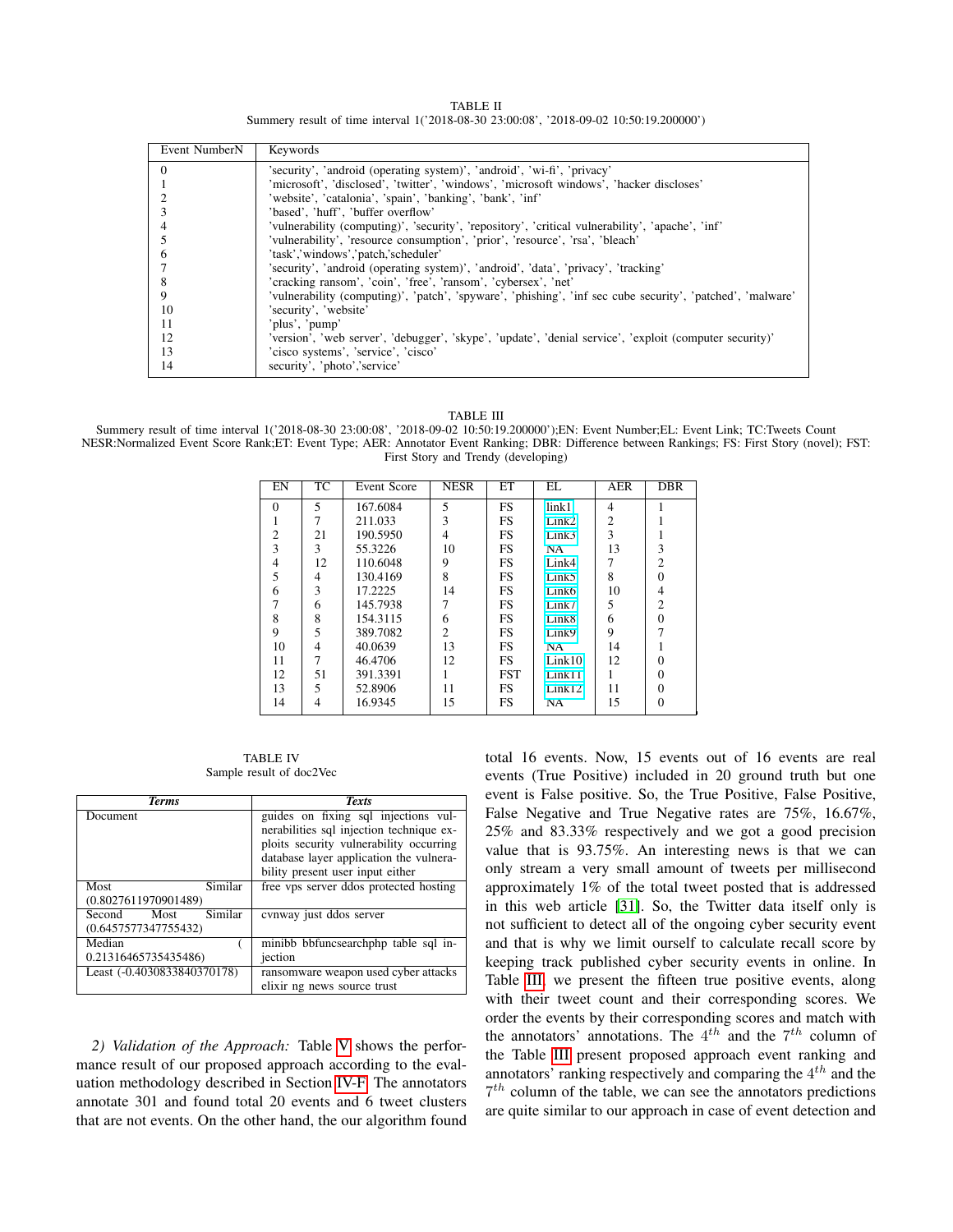event ranking. The validity of the detection approach can be checked by clicking the link mentioned in the  $6^{th}$  column to see the reports published in authentic blogs and newspapers. The  $5<sup>th</sup>$  column represents the type of events detected by our algorithm. The sum squared error (SSE) of the event ranking of our approach and annotator's ranking is 86 by calculating the difference mentioned in the  $8^{th}$  column of the table.

TABLE V Confusion matrix of the algorithm's generated result

<span id="page-7-18"></span>

| <b>Total Population</b> | <b>Ground Truth positive</b> | <b>Ground Truth negative</b> |
|-------------------------|------------------------------|------------------------------|
| Derived positive        | True                         | False<br>Posi-               |
|                         | Positive= $75%$              | tive= $16.67%$               |
| Derived negative        | False                        | Nega-<br>True                |
|                         | Negative= $25%$              | tive=83.33%                  |

# VI. CONCLUSION

We presented a novel machine learning and text information extraction method for the detection of cyber threat events from tweets. We considered two types of such events, those that are novel, and those that are further developments of previously detected tweets. Furthermore, we proposed an approach for the ranking of cyber threat events based on an importance score computed based on the named entities and keywords in the text of tweets. We also impute influence to users in order to assign a weighted score to noun phrases in proportion to user influence and the corresponding event scores for named entities and keywords. To evaluate the performance of our proposals, we measure the efficiency and detection error rate for events over a specified time interval, relative to human annotator ground truth, and demonstrate the feasibility of its application in detecting cyber threat events from tweets. Future directions of this research include the extension of our current method for detection and ranking of sub-events in each cyber threat event. Moreover, the heuristics applied in this work are presented as proofs of concept, while leaving room for further enhancement and customization per user requirements. As further venue of future word, the methodology used for influence measurement of users can be extended via means such as metanetwork modeling and link extraction of the dynamic social network of users that are active in the cybersecurity domain.

### **REFERENCES**

- [1] Q. Li, A. Nourbakhsh, S. Shah and X. Liu, "Real-Time Novel Event Detection from Social Media," *2017 IEEE 33rd International Conference on Data Engineering (ICDE)*, San Diego, CA, 2017, pp. 1129-1139. doi: 10.1109/ICDE.2017.157
- <span id="page-7-0"></span>[2] Mario Cataldi, Luigi Di Caro, and Claudio Schifanella. 2010. " Emerging topic detection on Twitter based on temporal and social terms evaluation", *In Proceedings of the Tenth International Workshop on Multimedia Data Mining (MDMKDD '10). ACM*, New York, NY, USA, Article 4, 10 pages. DOI: https://doi.org/10.1145/1814245.1814249.
- <span id="page-7-6"></span>[3] Adam Marcus, Michael S. Bernstein, Osama Badar, David R. Karger, Samuel Madden, and Robert C. Miller. 2011.,"Twitinfo: aggregating and visualizing microblogs for event exploration.", *In Proceedings of the SIGCHI Conference on Human Factors in Computing Systems (CHI '11). ACM*, New York, NY, USA, 227-236. DOI: https://doi.org/10.1145/1978942.1978975.
- <span id="page-7-5"></span>[4] Sina Dabiri, Kevin Heaslip,"Developing a Twitter-based traffic event detection model using deep learning architectures", *Expert Systems with Applications*, Volume 118, 2019, Pages 425-439, ISSN 0957-4174, https://doi.org/10.1016/j.eswa.2018.10.017.
- <span id="page-7-9"></span>[5] P. Ranade, S. Mittal, A. Joshi and K. Joshi,"Using Deep Neural Networks to Translate Multi-lingual Threat Intelligence", *2018 IEEE International Conference on Intelligence and Security Informatics (ISI)*, Miami, FL, 2018, pp. 238-243. doi: 10.1109/ISI.2018.8587374.
- <span id="page-7-10"></span>[6] A. Edouard,"Event detection and analysis on short text messages", *Universit Cte d'Azur, 2017.*
- [7] W. Li and Y. Huang,"New Event Detect Based on LDA and Correlation of Subject Terms", *2011 International Conference on Internet Technology and Applications*, Wuhan, 2011, pp. 1-4. doi: 10.1109/ITAP.2011.6006301
- [8] Lau, Jey Han, Nigel Collier, and Timothy Baldwin."On-line trend analysis with topic models:# twitter trends detection topic model online.", *Proceedings of COLING*, 2012 (2012): 1519-1534.
- <span id="page-7-7"></span>[9] Rupinder Paul Khandpur, Taoran Ji, Steve Jan, Gang Wang, Chang-Tien Lu, and Naren Ramakrishnan. 2017."Crowdsourcing Cybersecurity: Cyber Attack Detection using Social Media", *In Proceedings of the 2017 ACM on Conference on Information and Knowledge Management (CIKM '17).* ACM, New York, NY, USA, 1049-1057. DOI: https://doi.org/10.1145/3132847.3132866
- [10] Wurzer, Dominik, Victor Lavrenko, and Miles Osborne."Twitter-scale new event detection via k-term hashing." *Proceedings of the 2015 Conference on Empirical Methods in Natural Language Processing*, pp. 2584-2589.
- <span id="page-7-11"></span>[11] K.-C. Lee, C.-H. Hsieh, L.-J. Wei, C.-H. Mao, J.-H. Dai, and Y.- T. Kuang,"Sec-buzzer: cyber security emerging topic mining with open threat intelligence retrieval and timeline event annotation", *Soft Computing*, vol. 21, no. 11, pp. 28832896, 2017.
- <span id="page-7-12"></span>[12] Sapienza, Anna, Sindhu Kiranmai Ernala, Alessandro Bessi, Kristina Lerman, and Emilio Ferrara. "Discover: Mining online chatter for emerging cyber threats." *Companion of the The Web Conference 2018 on The Web Conference 2018* , pp. 983-990. International World Wide Web Conferences Steering Committee, 2018.
- <span id="page-7-8"></span>[13] Quentin Le Sceller, ElMouatez Billah Karbab, Mourad Debbabi, and Farkhund Iqbal. 2017."SONAR: Automatic Detection of Cyber Security Events over the Twitter Stream." *Proceedings of the 12th International Conference on Availability, Reliability and Security (ARES '17). ACM*, New York, NY, USA, Article 23, 11 pages. DOI: https://doi.org/10.1145/3098954.3098992
- [14] Xiaojing Liao, Kan Yuan, XiaoFeng Wang, Zhou Li, Luyi Xing, and Raheem Beyah. 2016."Acing the IOC Game: Toward Automatic Discovery and Analysis of Open-Source Cyber Threat Intelligence." *Proceedings of the 2016 ACM SIGSAC Conference on Computer and Communications Security (CCS '16). ACM*, New York, NY, USA, 755- 766. DOI: https://doi.org/10.1145/2976749.2978315
- <span id="page-7-1"></span>[15] Ifrim, Georgiana, Bichen Shi, and Igor Brigadir. "Event Detection in Twitter using Aggressive Filtering and Hierarchical Tweet Clustering." *In SNOW-DC@ WWW*, pp. 33-40. 2014.
- <span id="page-7-13"></span>[16] Alan Ritter, Evan Wright, William Casey, and Tom Mitchell. 2015."Weakly Supervised Extraction of Computer Security Events from Twitter." *n Proceedings of the 24th International Conference on World Wide Web (WWW '15). International World Wide Web Conferences Steering Committee*, Republic and Canton of Geneva, Switzerland, 896- 905. DOI: https://doi.org/10.1145/2736277.2741083
- [17] Branco, Eunice Picareta."Cyberthreat discovery in open source intelligence using deep learning techniques." *PhD dissertation*, 2017.
- <span id="page-7-15"></span>[18] https://github.com/behzadanksu/cybertweets
- <span id="page-7-17"></span>[19] TextRazor-2019;https://www.textrazor.com/
- <span id="page-7-4"></span>[20] Mihalcea, Rada, and Paul Tarau. "Textrank: Bringing order into text." *Proceedings of the 2004 conference on empirical methods in natural language processing*. 2004.
- <span id="page-7-14"></span>[21] Page, Lawrence, Sergey Brin, Rajeev Motwani, and Terry Winograd. "The PageRank citation ranking: Bringing order to the web". *Stanford InfoLab*, 1999.
- <span id="page-7-3"></span>[22] Ester, Martin, Hans-Peter Kriegel, Jrg Sander, and Xiaowei Xu. "A density-based algorithm for discovering clusters in large spatial databases with noise." *Kdd, vol. 96*, no. 34, pp. 226-231. 1996.
- <span id="page-7-2"></span>[23] H. Wu and R. Luk and K. Wong and K. Kwok. "Interpreting TF-IDF term weights as making relevance decisions. *ACM Transactions on Information Systems*, 26 (3). 2008.
- <span id="page-7-16"></span>[24] Wolf Garbe ;wolf.garbe@faroo.com;, "SymSpell 6.4", https://github.com/wolfgarbe/symspell